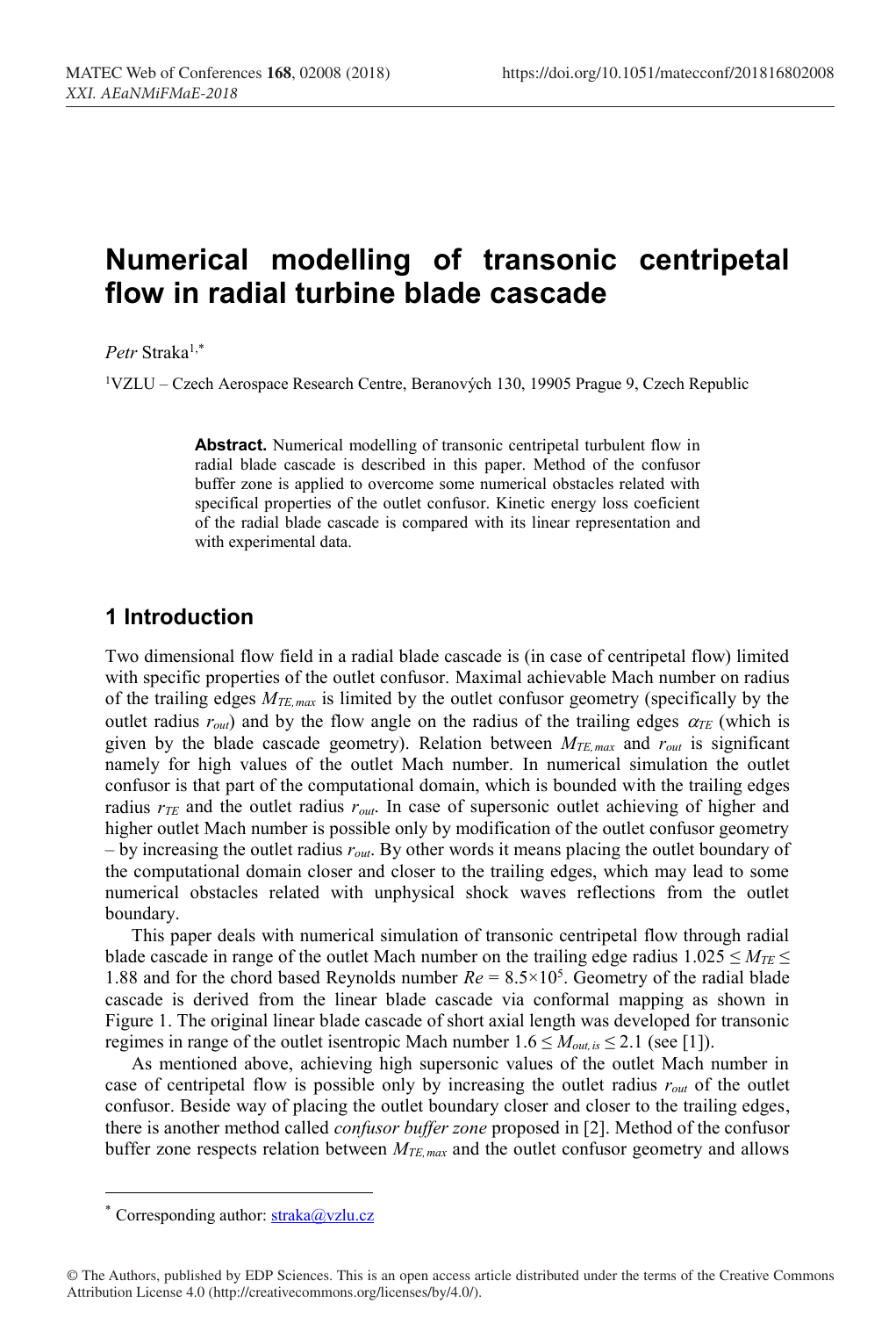to overcome numerical obstacles related with unphysical shock waves reflections. Method of the confusor buffer zone used in this work is a slight modification of that which is proposed in [2].



**Fig. 1.** Scheme of the conformal mapping of the linear (left) to the radial (right) blade cascade.

## **2 Outlet confusor**

As shown in Figure 2, the outlet confusor is bounded by inlet radius  $r_{TE}$  and outlet radius  $r_{out}$ . The confusor inlet radius  $r_{TE}$  corresponds with the radius over the trailing edges, the outlet radius corresponds with the outlet boundary of the computational domain in numerical simulation.

The flow through the radial confusor was solved in [3, 4] theoretically using model of the potential sink-vortex flow. This model is described by system  $(1)$  -  $(2)$  which is derived from conservation laws of mass, momentum (vortex conservation condition) and energy:

$$
\frac{\partial u_t}{\partial r} = -\frac{u_t}{r},\tag{1}
$$

$$
\frac{\partial u_r}{\partial r} = -\frac{u_r}{r} \frac{1 + M_t^2}{1 - M_r^2} \,. \tag{2}
$$

In system (1) - (2)  $u_t$  and  $u_r$  are tangential and radial velocity vector components,  $M_t$  and *Mr* are tangential and radial Mach number components. From (1) it is evidence that in case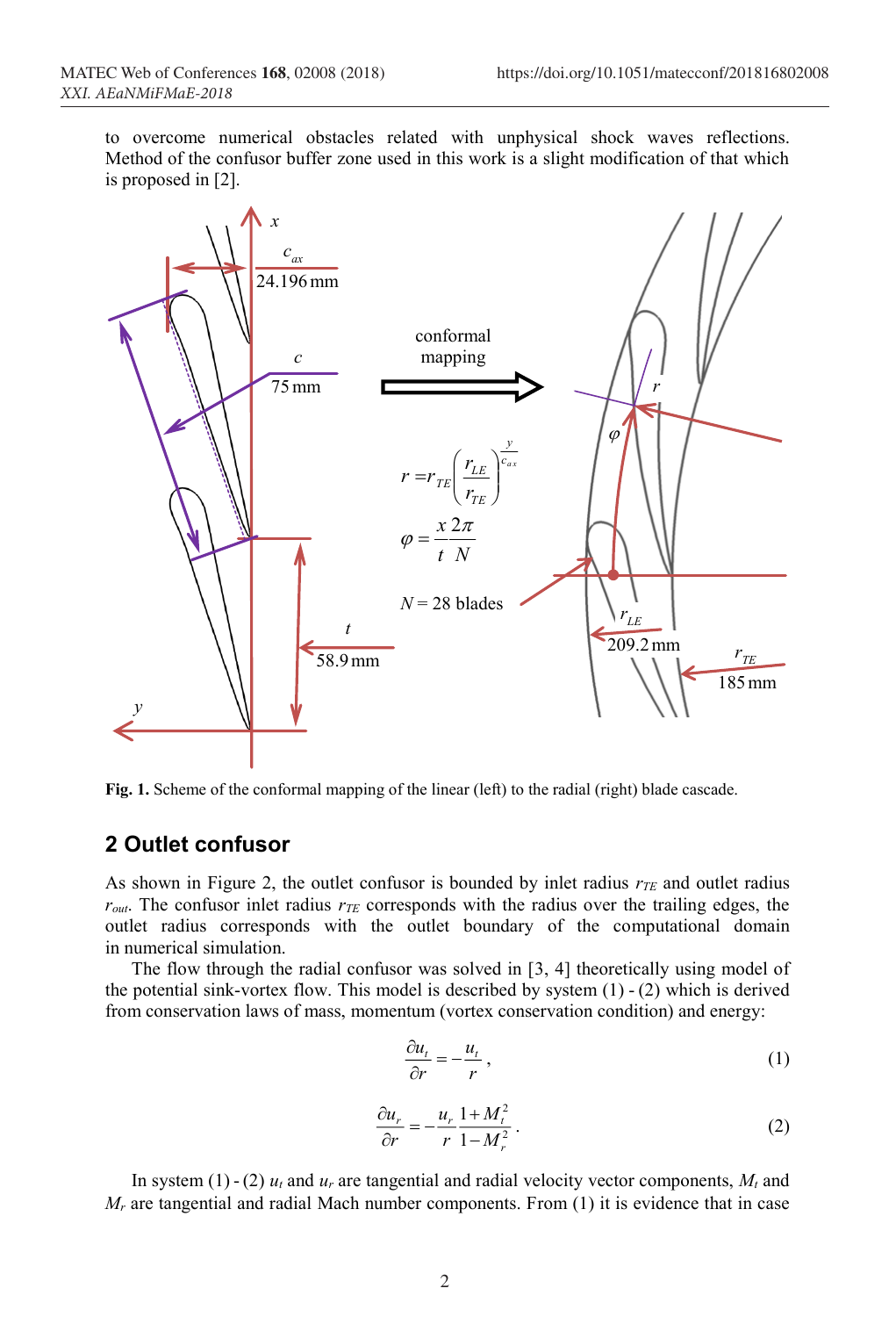

**Fig. 2.** Scheme of the outlet confusor.

of centripetal flow the tangential velocity component increase towards to the outlet radius  $r_{out}$ . Solution of (2) has two branches: for  $M_r < 1$  and for  $M_r > 1$ . We will deal with first branch  $(M_r < 1)$  only in this work. From (2) it is clear that in case of centripetal flow and  $M_r$ <1 also the radial velocity component must increase towards the outlet radius, where limit velocity is given by condition  $M_r \rightarrow 1$ . More details can be found in [3, 4].

An important parameter for solution of flow in radial confusor is the flow angle  $\alpha_{crit}$  at the critical radius (see F 2). Parameter  $\alpha_{crit}$  is characteristic of the cascade exit geometry and is related to the confusor inlet parameters by relation

$$
\tan \alpha_{\rm crit} = \left[ 1 + \frac{\kappa - 1}{2} (1 - M_{\rm *TE}^2) \right]^{\frac{1}{\kappa - 1}} \tan \alpha_{\rm TE} \ . \tag{3}
$$

Note, that relation between the Mach number *M* and the normalized velocity *M*\* is given as



**Fig. 3.** a) dependency of the flow angle on the Mach number on the trailing edge radius; b) relation between Mach number on the trailing edge radius and the outlet Mach number and the limit Mach number in dependence on the limit radius.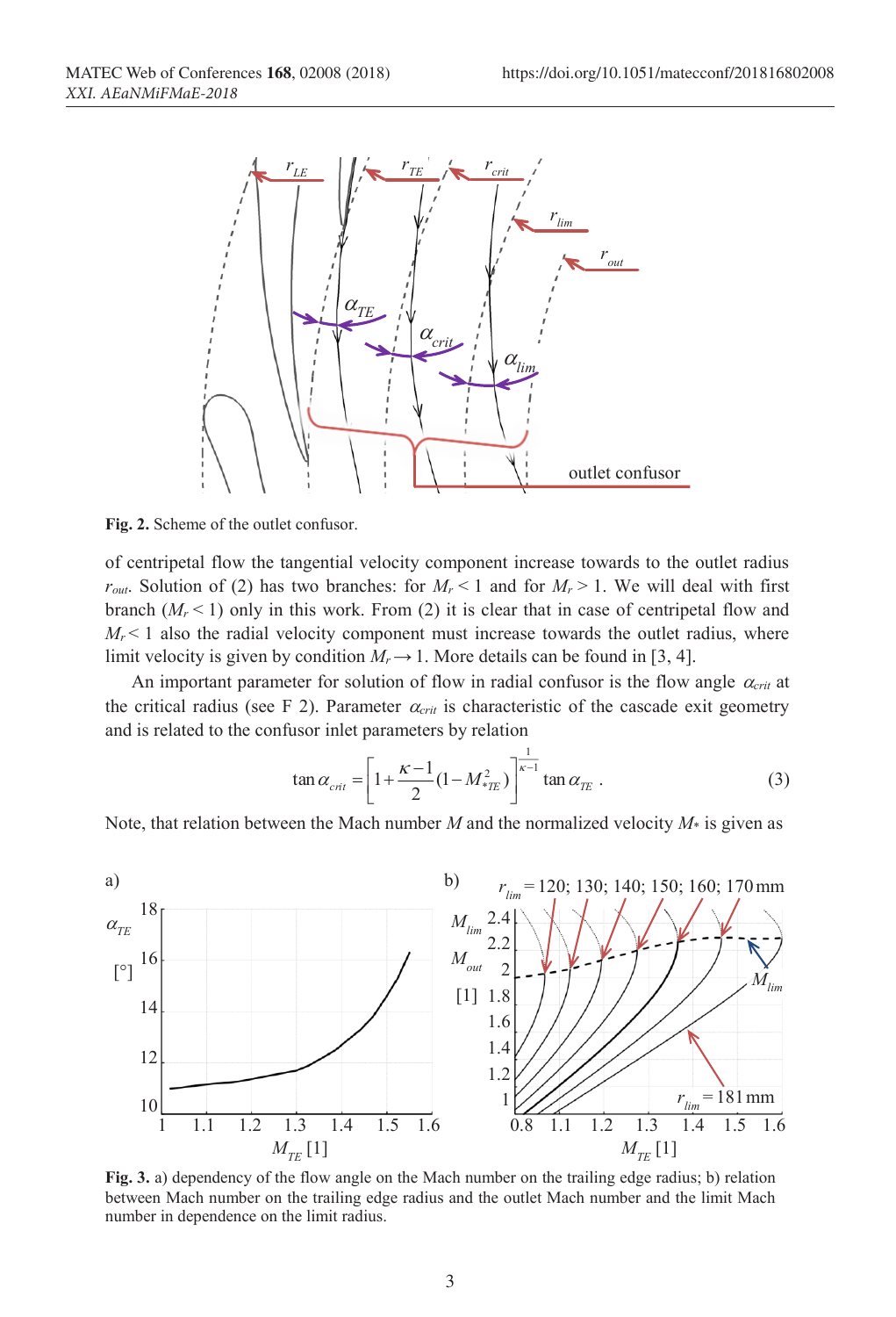$$
M_*^2 = \left(\frac{\kappa+1}{2}M^2\right) / \left(1 + \frac{\kappa-1}{2}M^2\right).
$$
 (4)

Figure 3a shows dependency of the outlet flow angle on the outlet Mach number for the linear blade cascade. With regard to properties of the conformal mapping, this data can be used in relation (3) for evaluation of parameter  $\alpha_{crit}$ .

As mentioned above the condition  $M_r \rightarrow 1$  defines the limit velocity which can be solved from following system:

$$
M_{\ast_{\lim}}^2 = 1 - \frac{2}{\kappa - 1} \left[ \left( \frac{\tan \alpha_{\text{crit}}}{\tan \alpha_{\text{lim}}} \right)^{\kappa - 1} - 1 \right],\tag{5}
$$

$$
\tan \alpha_{\lim} = \sqrt{\frac{(\kappa + 1) - (\kappa - 1)M_{\ast_{\lim}}^2}{(\kappa + 1)(M_{\ast_{\lim}}^2 - 1)}}.
$$
\n(6)

Finally the model of the potential sink-vortex flow defines relation for the limit confusor radius *rlim* :

$$
r_{lim} = r_{TE} / \sqrt{\frac{M_{*_{lim}}^2 g(M_{*_{lim}})[\tan^2 \alpha_{crit} + g(M_{*_{TE}})]}{M_{*_{TE}}^2 g(M_{*_{TE}})[\tan^2 \alpha_{crit} + g(M_{*_{lim}})]}} ,
$$
 (7)

where  $g(M<sub>*</sub>)$  is given as

$$
g(M_*) = \left[1 + \frac{\kappa - 1}{2}(1 - M_*^2)\right]^{\frac{2}{\kappa - 1}}.
$$
 (8)

Relation between the limit Mach number  $M_{lim}$ , the limit confusor radius  $r_{lim}$  and the Mach number *MTE* for presented radial blade cascade is shown in Figure 3b.

For given outlet radius of the computational domain *rout* the Mach number *MTE* at the



**Fig. 4.** Scheme of the output confusor; a) case without the buffer zone (limit confusor radius is smaller than the outlet radius); b) case with the buffer zone (limit confusor radius is greater than the outlet radius); c) scheme of the sink terms of the mass inside the confusor buffer zone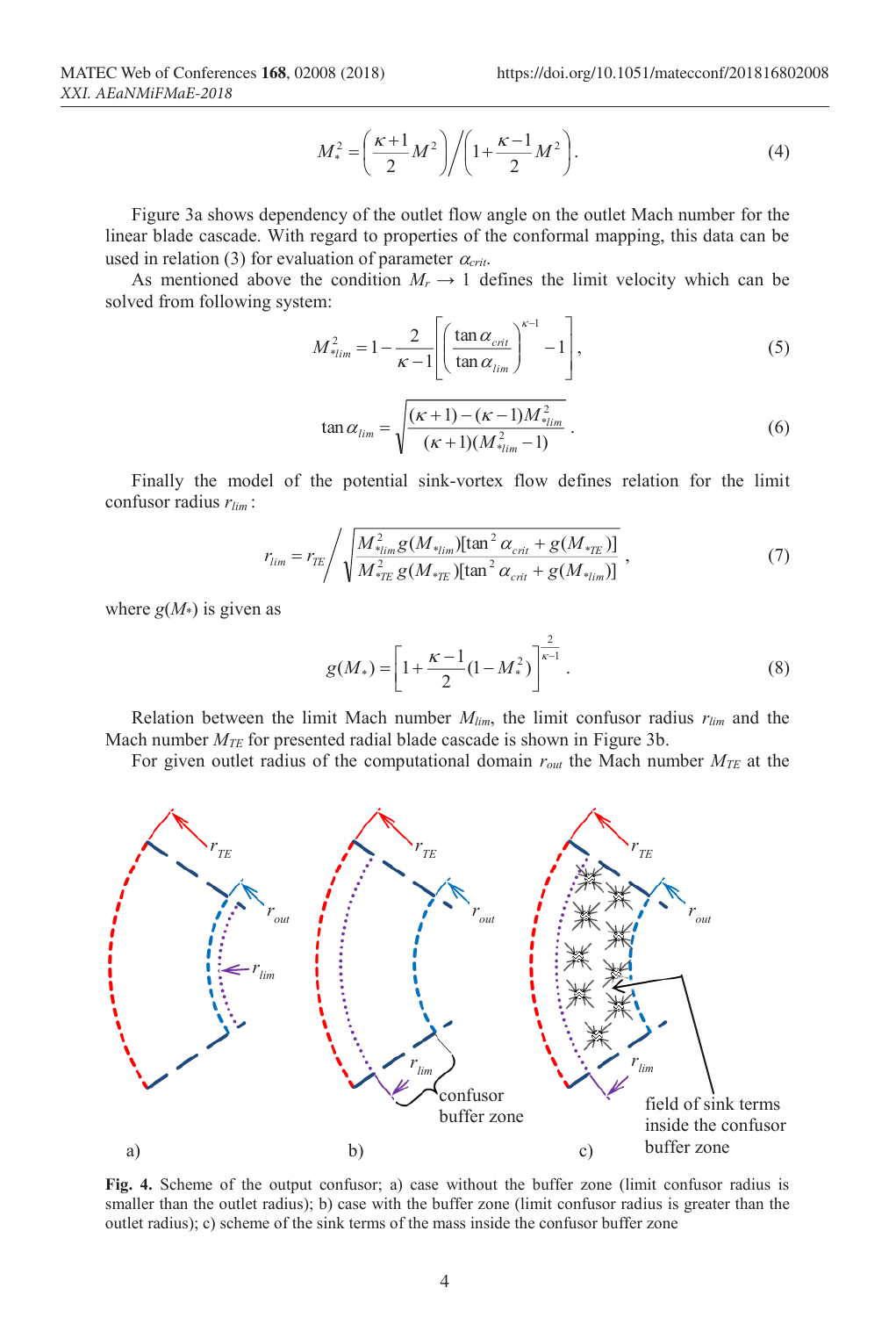radius  $r_{TF}$  can be increased by decreasing of the pressure at the outlet boundary up to limit state given by (5) and (6). The limit state occurs at the outlet radius  $r_{out}$ , it means that  $r_{out}$ *rlim* . Any further decreasing of the pressure at the outlet boundary (outlet radius) has no effect on flow in radial confusor and consequently in radial blade cascade. Next increasing of the Mach number  $M_{TE}$  at radius  $r_{TE}$  is possible only through increasing of the limit radius *rlim*. It can be done in two ways. One way is to keep the limit state at the outlet boundary  $(r<sub>out</sub> = r<sub>lim</sub>)$  and increase the outlet radius. This means modifying the computational domain and the computational mesh for each regime. Another way to increase the limit radius is to construct a confusor buffer zone that is bounded by the limit radius and the outlet radius (see middle part of Figure 4). The role of confusor buffer zone is to overcome the limit condition (singularity) given by relation (2) and to avoid above mentioned numerical obstacles related with high supersonic outlet Mach numbers. Construction of such buffer zone using the sink term of the mass will be discussed in following part. The advantage of this approach is that there is no need to modify the computational domain and the computational mesh, because the outlet radius can be fixed for all regimes.

## **3 Mathematical models**

Flow in radial blade cascade is modeled as compressible viscous turbulent flow of the perfect gas. Model is described by system of Favre averaged Navier-Stokes equation:

$$
\frac{\partial \rho}{\partial t} + \nabla(\rho \mathbf{U}) = q \,, \tag{9}
$$

$$
\frac{\partial(\rho U)}{\partial t} + \nabla(\rho U \otimes U) + \nabla p = \nabla \tau + qU, \qquad (10)
$$

$$
\frac{\partial(\rho E)}{\partial t} + \nabla [(\rho E + p)U] = \nabla(\tau U) + \nabla(\lambda \nabla T),\tag{11}
$$

where  $\rho$  is the density, **U** is the velocity vector,  $\rho$  is the pressure,  $\tau$  is the stress tensor, *E* is the specific total energy,  $\lambda$  is the thermal conductivity and T is the temperature. The system is closed by the equation of state for the perfect gas  $p / \rho = rT$  and constant specific heat capacity  $c_p$  and by two equation nonlinear EARSM  $k$ – $\omega$  turbulence model [5].



**Fig. 5.** Detail of the overset "O-H" computational mesh.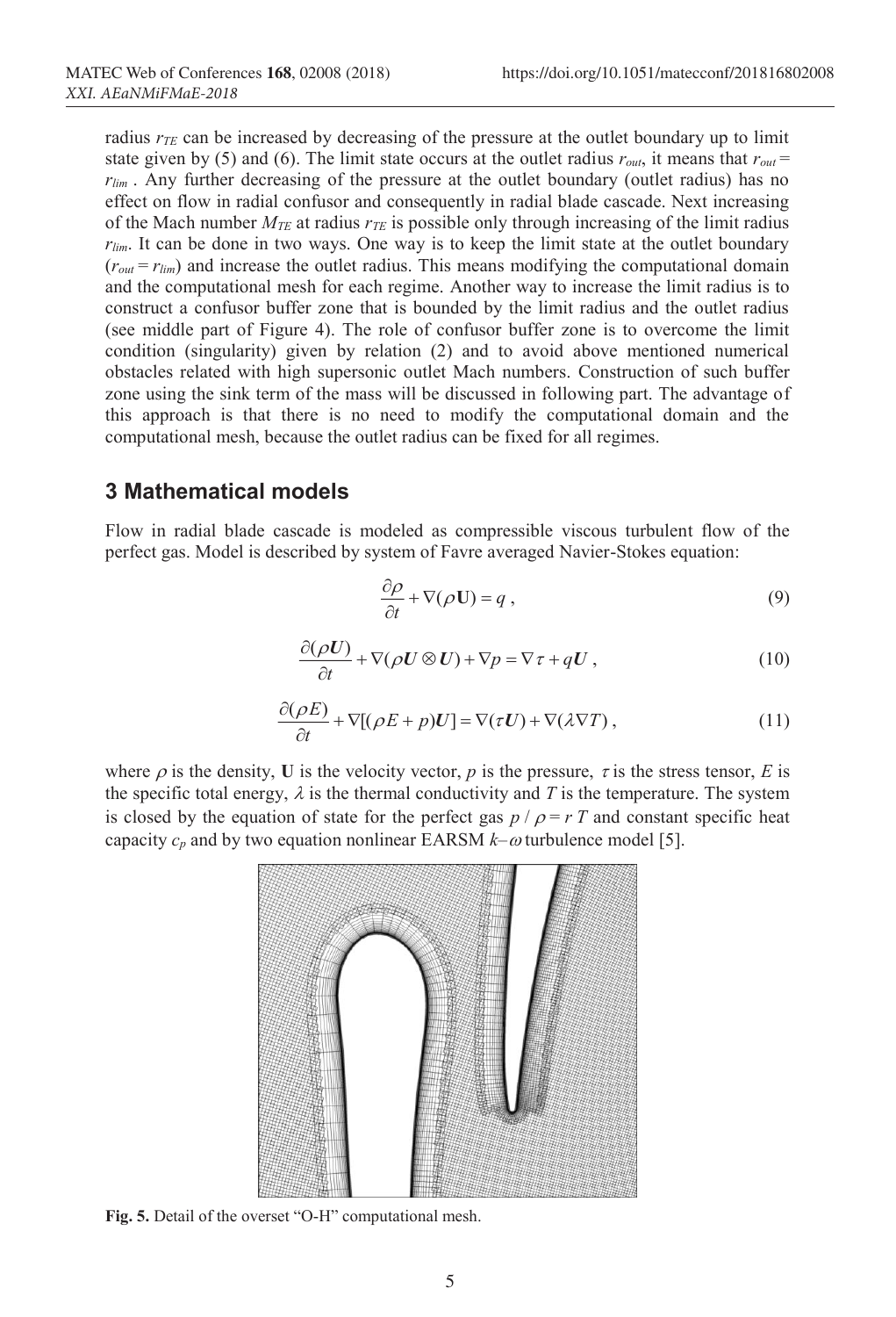The sink terms of the mass  $q$  in equation (9) which is activated inside the confusor buffer zone (see fig. 4) is given as follows:

$$
q = \begin{cases} 0, & \text{K for } r \ge r_{\text{lim}}, \\ -\sigma_s \sqrt{2\rho \Delta p}, & \text{K for } r < r_{\text{lim}}, \end{cases} \tag{12}
$$

where  $r_{lim}$  is given by relation (7). The pressure difference in (15) is  $\Delta p = \max (p - p_{out}, 0)$ where p is local pressure and  $p_{out}$  is the outlet pressure. The parameter  $\sigma_s$  (m<sup>-1</sup>) controls the mass sink rate. The role of the mass sink term  $q$  is to exhaust the area  $r < r_{lim}$  enough to overcome the fact, that the outlet radius *rout* is smaller than the limit radius *rlim*. Contrary to [2] in present work there is used the sink term *qU* also in equation (10). It means that not only mass is removed from the confusor buffer zone but also the momentum. It prevents unwanted spinning of the flow field inside the confusor buffer zone.

The mathematical model is implemented into the in-house numerical code based on the finite-volume discretization method [6] using the overlapped computational mesh [7] (see Figure 5).

#### **4 Computation setup**

Solution of flow past presented radial blade cascade was done for the total inlet pressure 114.1 kPa, the total inlet temperature 300 K, the inlet turbulence intensity 2 % and radial flow direction. Outlet Mach number  $M_{TE}$  at radius  $r_{TE}$  is in range 1.025  $\leq M_{TE} \leq 1.88$  and the Reynolds number related to outlet velocity and the blade chord length is  $Re \leq 8.5 \times 10^5$ . Because of the lower Reynolds number, the algebraic bypass and separation induced boundary layer transition model [8] is used beside the two-equation turbulence model mentioned in previous section.

Figure 5 shows detail of the overlapped computational mesh which consists from "O" type block over the blade profile and from "H"-type block which cowers periodical section of one pitch. The "O"-type block is refined near the blade surface to ensure that the viscous sublayer is covered at least by five cells. Total number of cells of the computational mesh is 76180.

Dimension of the outlet boundary is  $r_{out} = 135$  mm whereas the trailing edges radius is  $r_{TE}$  = 185 mm. Radius of the inlet boundary is  $r_{in}$  = 260 mm and the leading edges radius is  $r_{LE}$  = 209.2 mm.

### **5 Results**

Development of the transonic flow field with increasing the value of  $M_{TE}$  is shown in Figure 6 in form of numerical reconstruction of the shadow-graph pictures ( $\nabla^2 \rho$ ). The limit radius  $r_{lim}$  is for  $M_{TE} = 1.025$  identical with radius of the outlet boundary, thus  $r_{lim} = r_{out}$ . Increasing of *MTE* is possible only by increasing of the radius *rlim*. This is shown in Figure 6. For Mach number  $M_{TE}$  = 1.880 the limit radius lies 2.5 mm behind the trailing edges. Note that the limit radius *rlim* is the inlet boundary to the confusor buffer zone and that the conditions on the limit radius asymptotically approach state  $M_r \rightarrow 1$  (see equation (2)). Next, let's note that (according to [3, 4]) the two-dimensional centripetal flow can only exist outside the limit radius. It means that for  $r < r_{lim}$ , thus inside the confusor buffer zone, there exists a flow different from the two-dimensional centripetal. That's because the flow field inside the confusor buffer zone is driven by the sink term (12). However, evaluation of aerodynamic and energy properties of the radial blade cascade is possible only outside the limit radius, thus outside the confusor buffer zone.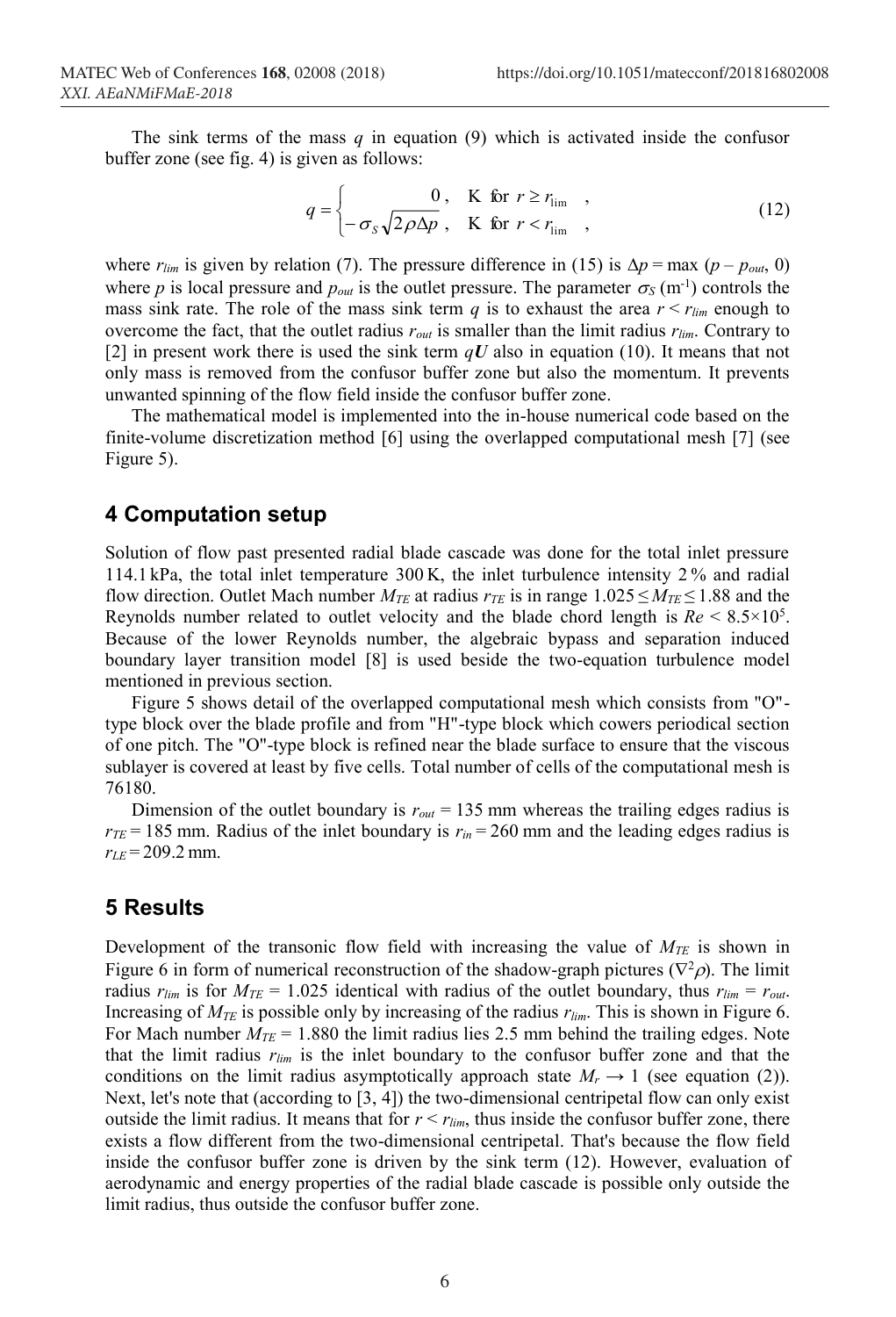In Figure 7 there is depicted the kinetic energy loss coefficient dependence on the outlet Mach number. In the radial blade cascade the kinetic energy loss coefficient was evaluated in distance 2.5 mm behind the trailing edges. Figure 7 compares CFD prediction of the kinetic energy loss coefficient in radial and linear blade cascades in distance 2.5 mm behind the trailing edges and CFD prediction of the kinetic energy loss coefficient in linear blade cascade with the experimental data in distance 20 mm behind the trailing edges. The distance 2.5 mm behind the trailing edges in case of the radial blade cascade was chosen because flow inside the outlet confusor accelerates and value of the Mach number in a larger distance behind the trailing edges isgnificantly differs from  $M_{TE}$  value. Next reason, why it was chosen so little distance behind the trailing edge, is the presence of the confusor buffer zone. The kinetic energy loss coefficient was evaluated using the methodology



**Fig. 6.** Numerical shadowgraph reconstruction - development of the transonic flow field depending on the outlet confusor limit radius  $r_{lim}$ .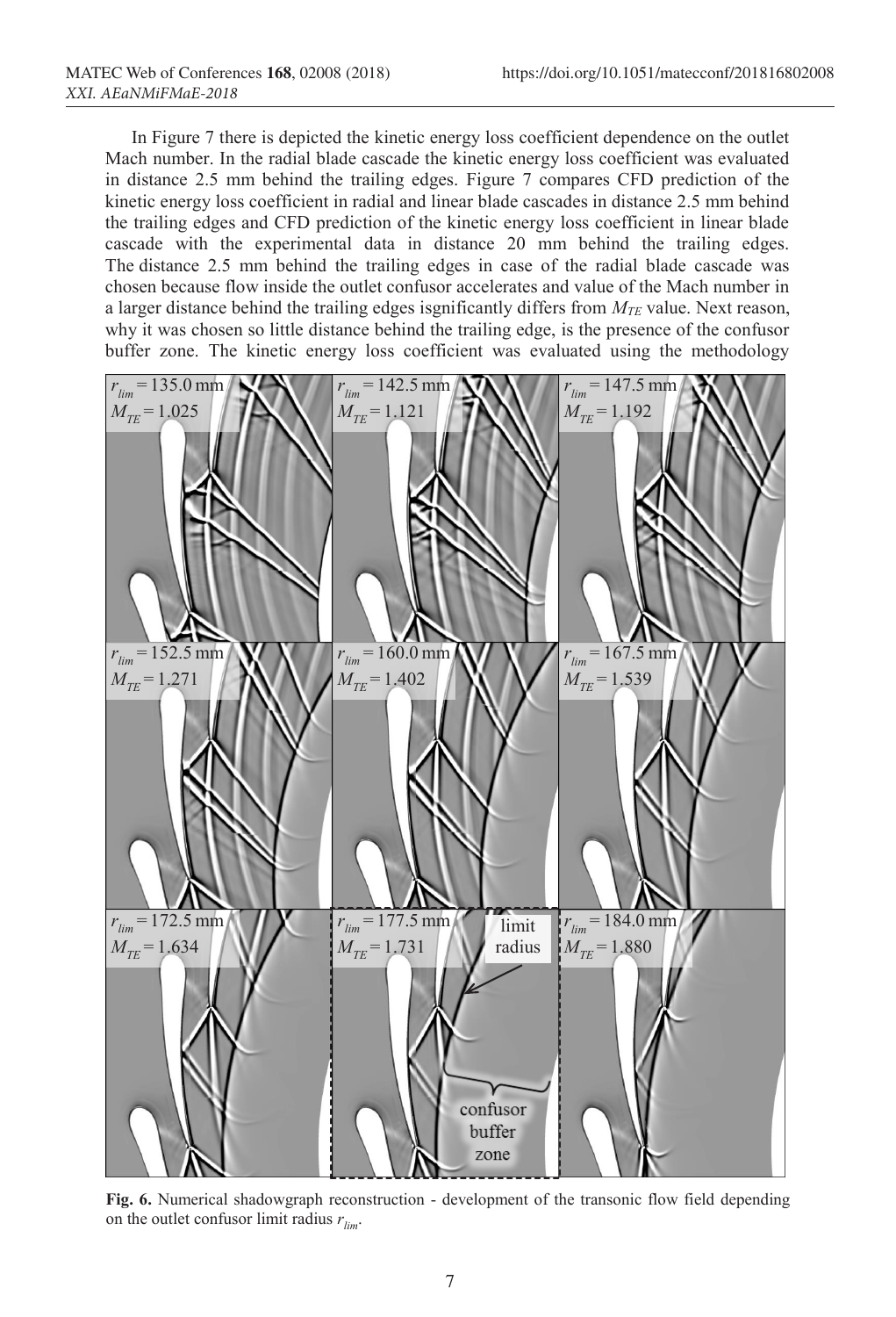

**Fig. 7.** Dependence of the kinetic energy losses coefficient  $\zeta$  on the Mach number  $M_{\tau F}$ .

according to [9] but in the arrangement for the polar coordinate system. From Figure 7 it is clear that the kinetic energy loss coefficient of the radial blade cascade is little bit less compared to the linear blade cascade. This is given by the stabilization effect of the accelerated centripetal flow inside the inter-blade channel which slows the growing of the boundary layers thickness. It leads to little bit thinner wake compared to the linear blade cascade.

# **6 Conclusions**

Numerical simulations of transonic flow through the radial blade cascade with short radial length were carried out for the outlet Mach numbers  $M_{TE}$  in the range from 1.025 up to 1.88. The aerodynamics and energy parameters of the presented radial blade cascade were compared with parameters of the linear blade cascade and with the experimental data.

The confusor buffer zone was proposed to avoid some numerical obstacles related with solution of regimes with high supersonic outlet Mach numbers *MTE*. The main advantage of the confusor buffer zone approach is that there is no need to modify the computational domain and the computational mesh.

This work was supported by the Long-Term Development Concept of Research Organization DKRVO-IPOWER provided by the Ministry of Industry and Trade of the Czech Republic.

## **References**

- 1. M. Němec, P. Straka, T. Jelínek, M. Babák, ASME Paper No. GT2010-22490, 1221- 1230 (2010)
- 2. P. Straka, AIP Conf. Proceedings **1889**, 020041 (2017)
- 3. M. Luxa, R. Dvorak, D. Simurda, J. Vimmr, Jour. Thermal Science, **19**, 42-46 (2010)
- 4. M. Luxa, PhD Thesis, Czech Technical University, Prague (2005) (in Czech)
- 5. A. Hellsten, PhD Thesis, Helsinki University of Technology, Helsinki (2004)
- 6. P. Straka, VZLÚ Report R-4321, Prague (2008) (in Czech)